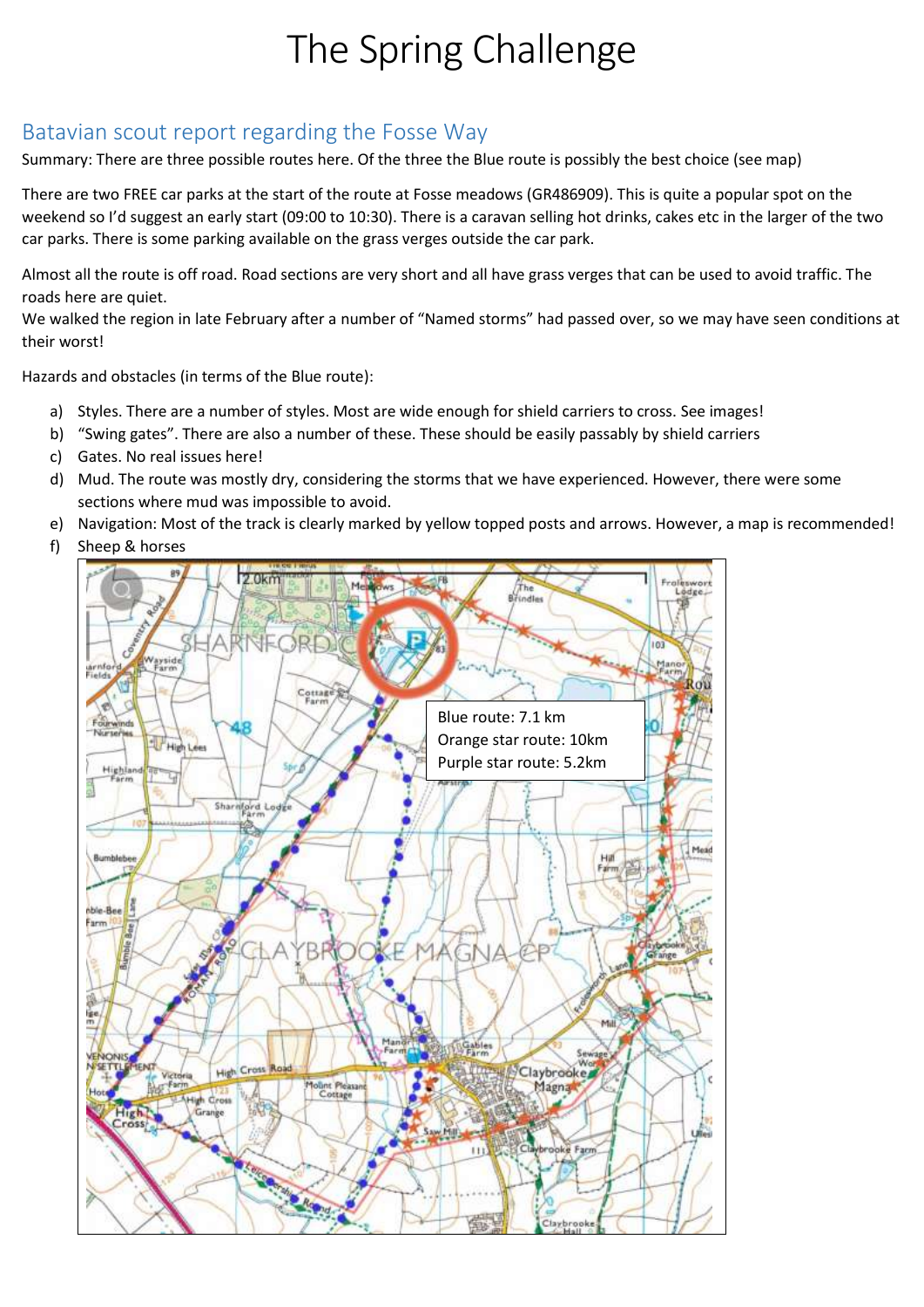## Detail

Note: Distances in metres where mentioned have been rounded up to the nearest 50!

**Toilets**: There are NO toilets in the car park. There are plenty of wild toilets available. There are also toilets at the "Pig in Muck" pub which is roughly half way.

**Food**: It is difficult to gauge our exact start time and the pace that will be maintained. Also, we cannot guarantee reaching the "Pig in Muck" pub at a set time, so it would not be practical to book tables. Possibly the best solution here is to bring your own food and/or rations to take with you.

**Equipment**: This is more a social event than an endurance test. It would be great if you can wear armour, undress kit or civilian clothing. However, modern day dress would also be acceptable! If wearing armour then perhaps leave pila and hasta at home! This would be a good opportunity to experiment with shoulder shield carrying or carrying impedimenta if you are feeling sufficiently fit/masochistic. Make sure that any baldrics/belts etc are in a good state of repair! Could we take the unit Signa and share carrying this?

**Footwear**: You could wear caligae if you think your feet will take the strain, but more modern footwear might be more suitable if parts of the track remain as muddy as they were on the day we walked the route.

**Fitness:** You will need to judge for yourselves how fit you feel to carry your equipment on the walk. A distance of 7.1km is not that extreme and the terrain is relatively flat, but carrying armour will add a certain amount of strain.

## Route

Almost immediately after turning right out of carpark onto the Fosse way heading south west you encounter a "Not suitable for Motor vehicles" sign, so there's next to no traffic. The surface here is tarmac. There are wide grass verges available.



After 450 meters the road surface changes from tarmac to a stone and mud mixture. Looks a little like a badly maintained Roman Road!



The path we return on is to the left / East. There were muddy patches in places but there are still grass verges to escape the worst deeper pot holes.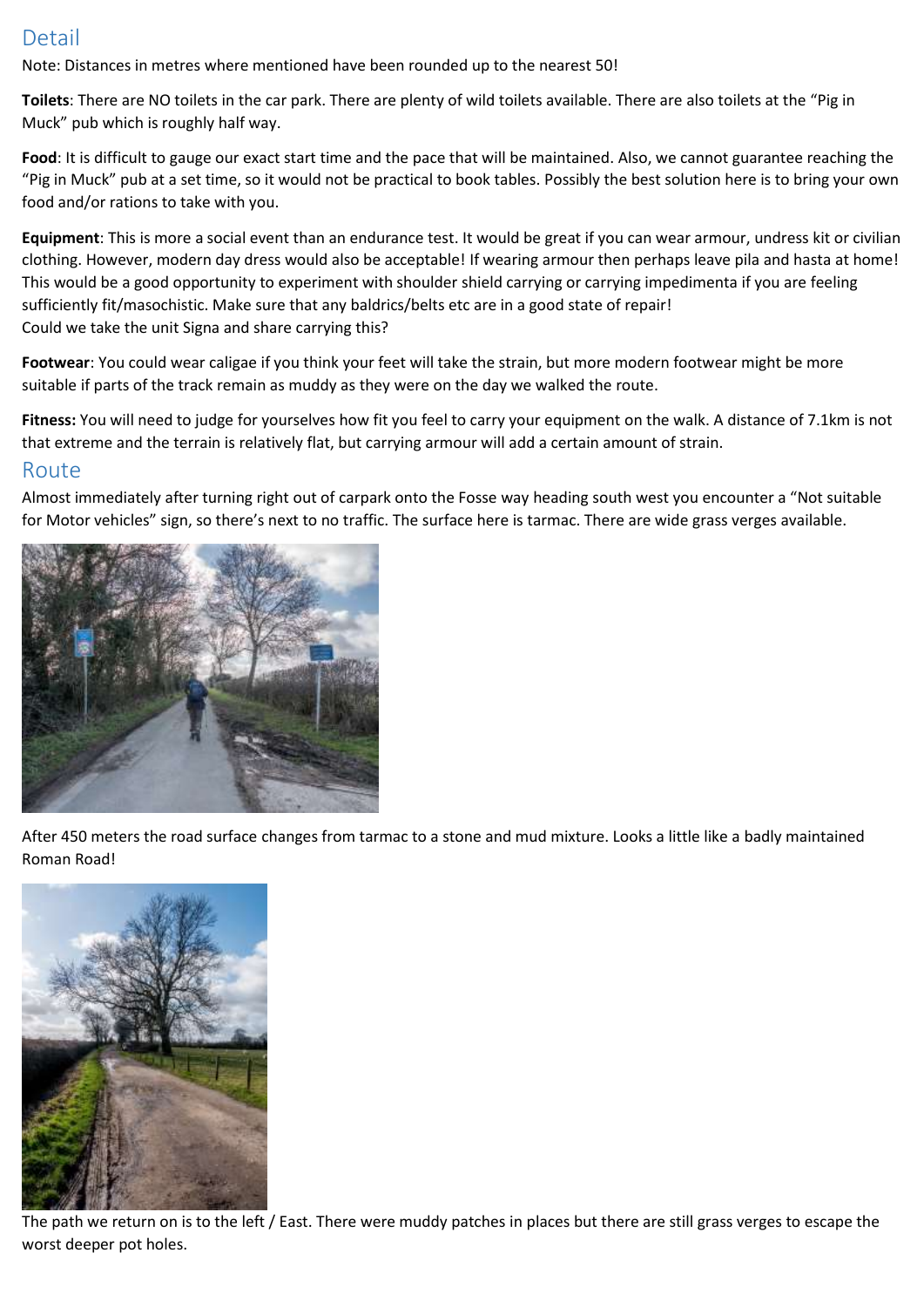After another 900m there is a rusty iron "5 bar" gate. The shorter (purple star) route turns east here.



The route past the iron gate provided more mud with sections of stone and concrete.



The path narrows and rises slightly until the High Cross Road is reached. This is another 150m from the iron gate. The Roman settlement of "Venonis" is to the right / West. Not much to see though!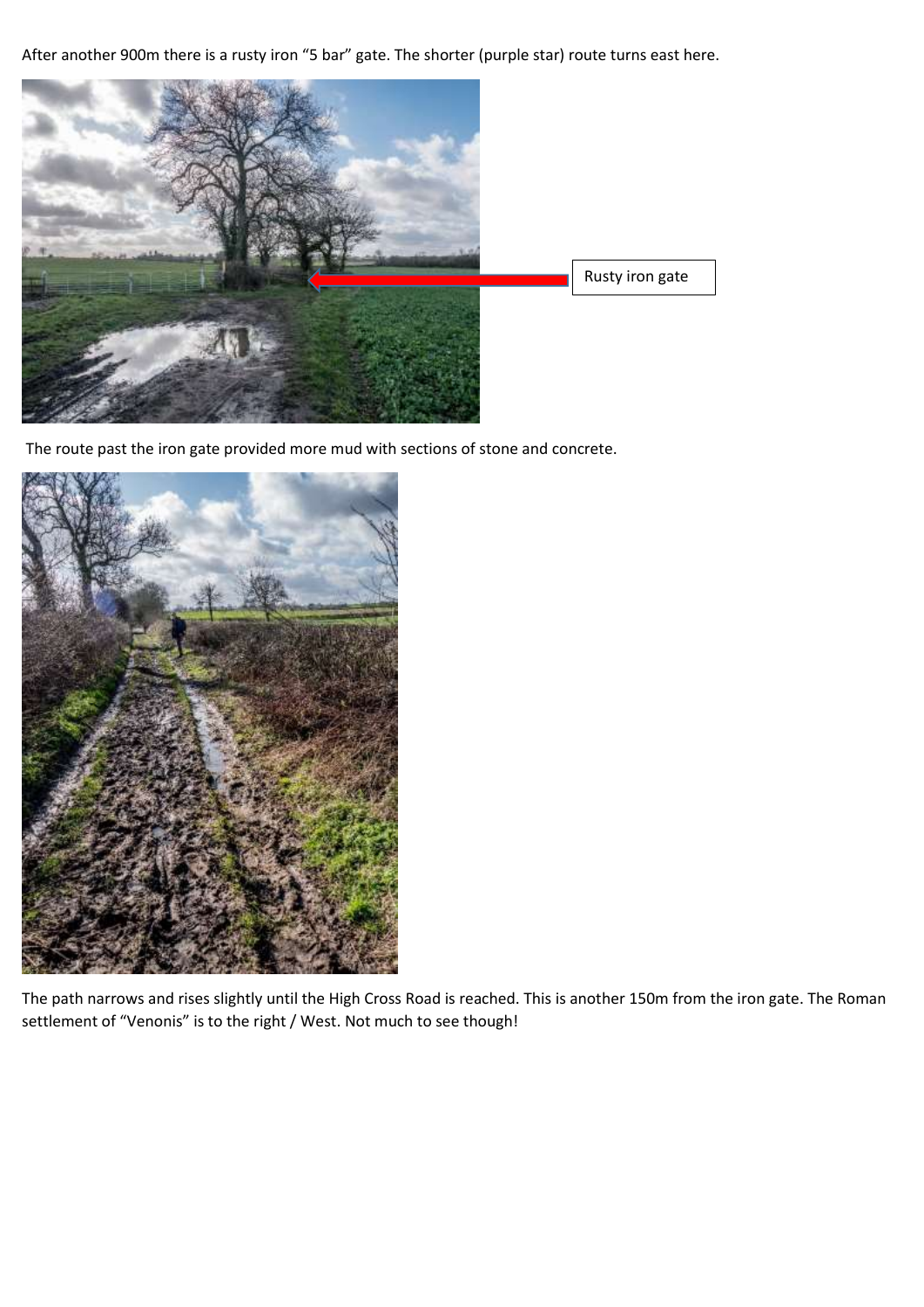Turn left at the road and follow the grass verge until you see the yellow footpath post on the opposite side of the road.



Cross a style (possibly the most difficult one on this route?) and follow the "Leicestershire Round" path South West. There is a decent looking B&B near here (Victoria farm). The path crosses grassy fields with odd string fencing that can be stepped over with no great problem.

Another style and leftish. Path descends slowly toward a solitary wind turbine. Swing Gate.



The next yellow post is visible to the south west at the corner of the field. Another style and cross a small bridge to a large field.

Continue left toward the houses at the edge of Claybrooke Magna. Roughly 1,250m from leaving the road.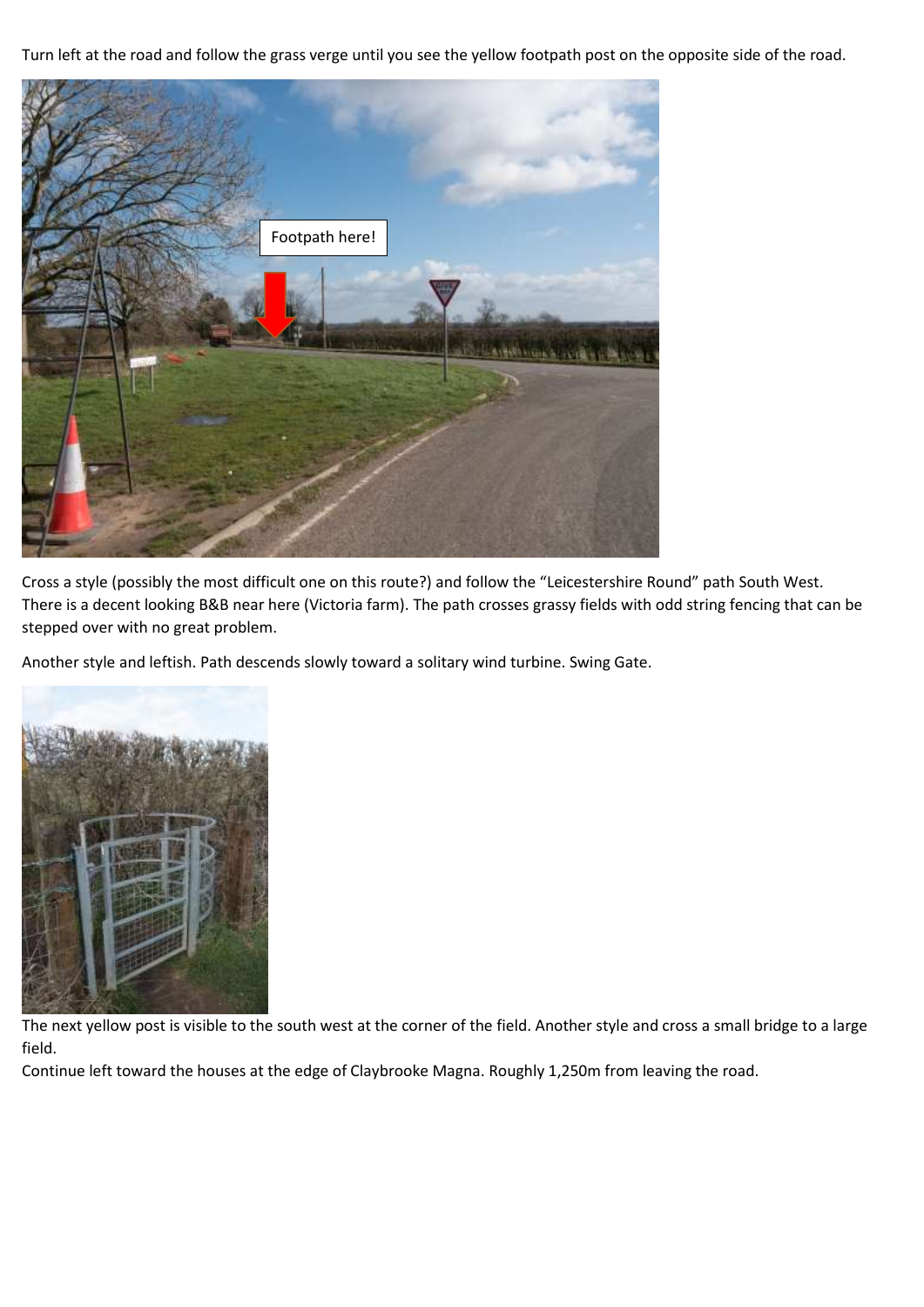

Outskirts of Claybrooke Magna

Turn Left over double style.



There is an option here to carry straight on across the field and walk through the estate at the top of the rise if the path left looks too muddy.

If going via the estate.

Pass through the gate at the top of the field. Turn left once you meet the road and head downhill until you reach the "Pig in Muck" (PIM)

If going across the style. Follow the path across the field and down the steps to the road. The PIM is immediately to your front.

Stop at the PIM if you **really** must.

Walk down Manor Road outside the PIM. This turns into a footpath past three Maserati's. Path from here is very clear.